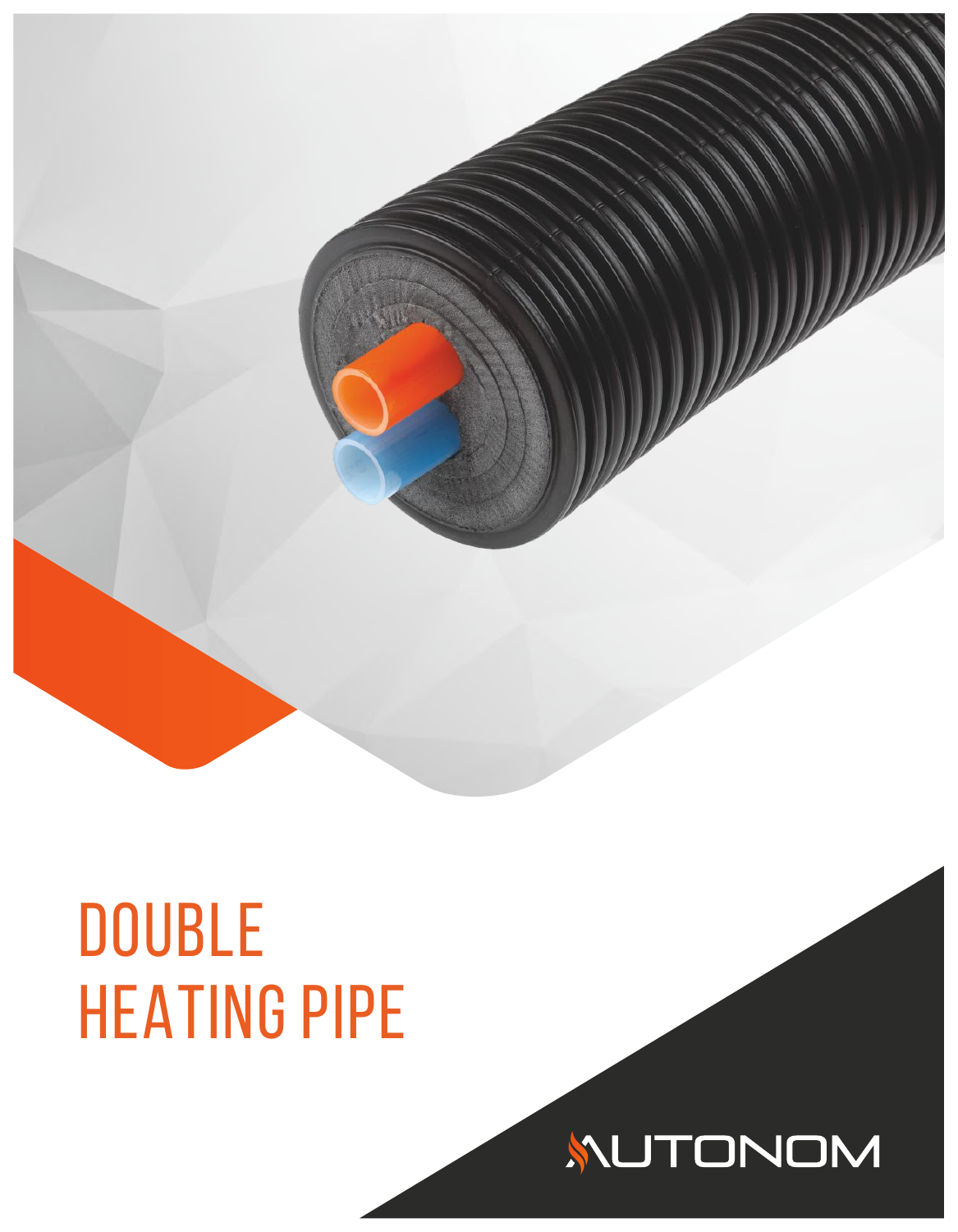## DOUBLE HEATING pIPE



**Highly flexible, pre-insulated pipe systems, combining both the flow and the return carrier pipes in the same jacket pipe, primarily intended for the transport of heating water, or other heat-transfer media, in underground distribution networks.**

The carrier pipes are made from cross-linked PE-Xa with an orange coloured oxygen-diffusion barrier for the flow line, and a blue coloured for the return. The colour code enables easy identification of flow and return during installation, even with mounted shrink end caps.

The multi-layer thermal insulation is made from cross-linked, microcellular PE-X foam with a waterrepellent closed cell structure, characterised by its durable, **non-ageing insulation performance**, and its permanent elasticity, maximizing the thickness of the insulation layer, even after bending multiple times.

The high-grade, double walled, corrugated HDPE sleeve shields the pre-insulated pipe system against mechanical impacts and moisture, whilst maintaining maximum flexibility.

|          | Jacket<br><b>Pipe</b> | <b>Medium</b><br><b>Pipe</b>          |           | <b>Bending</b><br><b>Radius</b> | Water<br><b>Content</b> | <b>Heat</b><br>Capacity | U<br><b>Value</b> |
|----------|-----------------------|---------------------------------------|-----------|---------------------------------|-------------------------|-------------------------|-------------------|
| Art. No. | $d_{\text{out}}$ [mm] | $d_{\text{out}}/s/d_{\text{in}}$ [mm] | <b>DN</b> | $[m]^{(1)}$                     | $[1/m]^{(2)}$           | avg $[kW]^{(3)}$        | $[W/(mK)]^{(4)}$  |
| AHD14025 | 140                   | 25/2.3/20.4                           | 20        | 0.35                            | 0.654                   | 30                      | 0.243             |
| AHD16025 | 160                   | 25/2.3/20.4                           | 20        | 0.50                            | 0.654                   | 30                      | 0.210             |
| AHD14032 | 140                   | 32/2.9/26.2                           | 25        | 0.40                            | 1.078                   | 60                      | 0.306             |
| AHD16032 | 160                   | 32/2.9/26.2                           | 25        | 0.50                            | 1.078                   | 60                      | 0.253             |
| AHD16040 | 160                   | 40/3.7/32.6                           | 32        | 0.60                            | 1.670                   | 90                      | 0.316             |
| AHD16050 | 160                   | 50/4.6/40.8                           | 40        | 0.60                            | 2.614                   | 140                     | 0.442             |
| AHD20050 | 200                   | 50/4.6/40.8                           | 40        | 0.80                            | 2.614                   | 140                     | 0.320             |
| AHD20063 | 200                   | 63/5.8/51.4                           | 50        | 1.20                            | 4.150                   | 220                     | 0.481             |
| AHD22563 | 225                   | 63/5.8/51.4                           | 50        | 1.20                            | 4.150                   | 220                     | 0.420             |

(1) The indicated minimum Bending Radius can be applied permanently without affecting the system's quality or performance

(2) The Water Content is expressed in liters per meter length of pre-insulated pipe, including flow + return volume 
$$
(2.24 \times 24.2 \times 10^{10} \text{ m})
$$

 (gal.us / 100' : 3/4" = 5.3 1" = 8.7 1-1/4" = 13.4 1-1/2" = 21.0 2" = 33.4) (3) Average Heat Capacity in kW for the carrier pipe (at Twater of 80 $^{\circ}$ C with a ΔT of 20 $^{\circ}$ C)

(4) The U-value enables easy heat loss calculation, as a function of the driving temperature difference

*The installation of adequately anchored Fix Points at the system's extremities (typical at wall penetrations) is mandatory. This to secure the connected plumbing against the potential impact of the system's dilatation forces (thermal expansion/retraction). Failing to do so involves a genuine damage risk, and automatically voids the system warranty.*

*To prevent ingress of (ground)water, the EN 15632-3 standard prescribes the usage of Shrink End Caps to seal the non-bonded system layers at underground connections.* 

*Failing to do so involves a genuine damage risk, and automatically voids the system warranty.*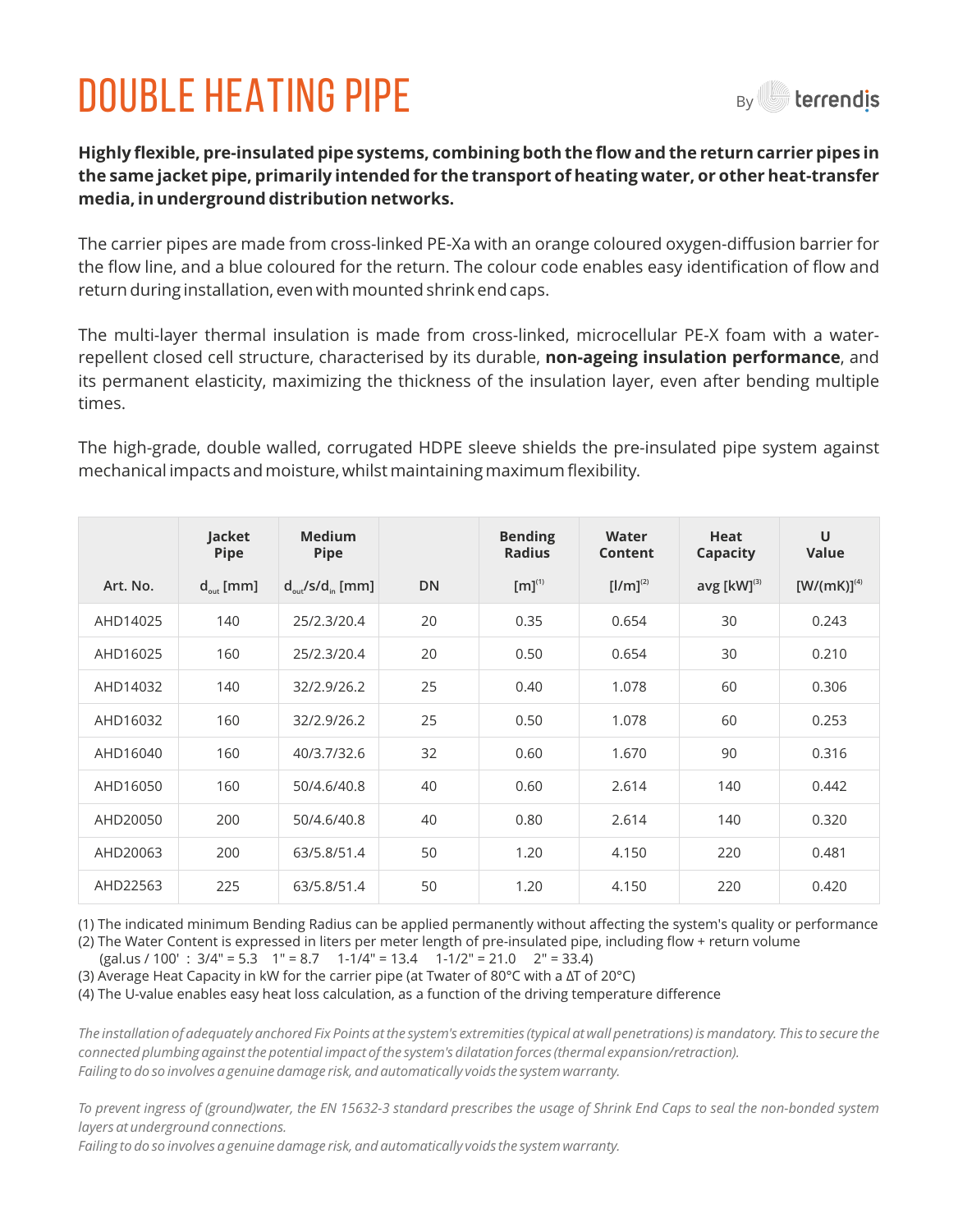- $\checkmark$  Carrier pipes: PE-Xa/SDR 11/PN6
- $\times$  EVOH Oxygen barrier in accordance with DIN 4726
- $\checkmark$  Max fluid temperature: + 95 °C
- $\checkmark$  PE-X insulation foam: < 1% water absorption
- $\checkmark$  Full coil length, all dimensions: 100 m
- $\checkmark$  Designed in accordance with European standard EN 15632-1&3
- $\checkmark$  CFC-free production process



### CONNECTORS & ACCESSORIES



**PE-X Terminal Connectors**



**PE-X x PE-X Couplings** 





**Dust End Cap Shrink End Cap Fix Points**



| Art. No. | <b>Thread</b><br>[inch] | Art. No.            | Art. No.   | Art. No. | Art. No.         | Thread M+F<br>[inch] |
|----------|-------------------------|---------------------|------------|----------|------------------|----------------------|
| AHC25M   | 1" M                    | AHC <sub>25</sub> C | ADECD14032 | ASECD30  | AFP1             | 1" M                 |
| AHC32M   | 11/4" M                 | AHC32C              | ADECD14040 | ASECD40  | AFP114           | 11/4" M              |
| AHC40M   | $11/2$ " M              | AHC40C              | ADECD16050 | ASECD50  | AFP112           | 11/2" M              |
| AHC50M   | 2"M                     | AHC50C              | ADECD20063 | ASECD60  | AFP <sub>2</sub> | 2"M                  |

Please, contact us for other dimensional combinations or for the integration of specific pipes and/or components.